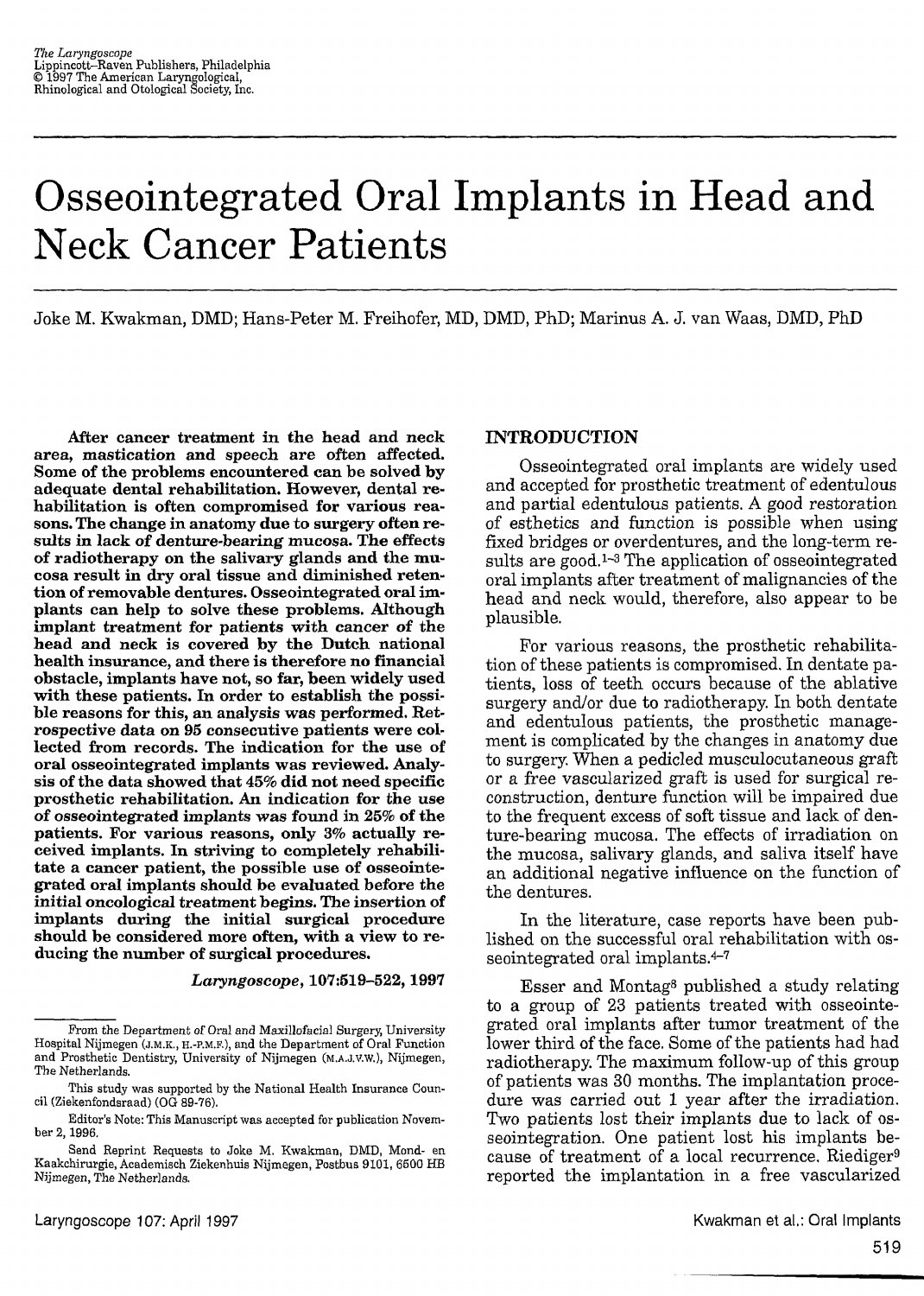crista iliaca graft in nine patients. All implants were functional after a maximum follow-up of 30 months. Albrektsson et al.3 reported on 31 implants in irradiated mandibles and maxillae. No implants were lost after a follow-up of 1 to 5 years. Taylor and Worthington10 published their results relating to four patients treated with oral implants after radiotherapy and surgical treatment of a tumor in the head and neck. Three patients were treated with hyperbaric oxygen prior to implantation. The follow-up for the implants was 2 to 7 years. None of the implants were lost. Neukam et al.11 inserted 110 oral implants in 21 tumor patients and 26 extraoral implants in nine patients. Twelve implants placed intraorally were lost.

It would therefore appear that osseointegrated oral implants can be successfully used in these patients. No serious adverse effects when osseointegration failed, such as osteoradionecrosis or loss of a bone graft, have been published.

Urken et al.12 reported on a group of 10 patients

reconstructed with an iliac crest free flap and osseointegrated implants, of which four had received radiotherapy. Evaluation showed that these patients had a stable and retentive prosthesis and a better chewing ability than a nonreconstructed group.

We have noticed, however, that although the treatment is feasible, successful, and available to all patients, only a few patients are actually treated with oral implants in our clinic. An analysis was performed to review the indications for implant placement and the specific reasons why only a few patients were treated with implants.

# **MATERIALS AND METHODS**

A review was carried out, using patient records, of all the patients who presented themselves between January 1989 and December 1990 to the Department of Oral and Maxillofacial Surgery at the University Hospital Nijmegen with tumors of the head and neck. The following data were obtained: tumor diagnosis and TNM classification,13 location of the tumor, dental status before treatment, the specific treatment of the tumor, and the prosthetic rehabilitation. The indications for placement of oral implants were retrospectively reviewed. During the 2 years, 95 patients presented themselves (33 women and 62 men); their ages varied from 30 to 91, with a mean of 62 years.

| TABLE II.<br>Treatment of the Tumor ( $n = 95$ ). |                |  |
|---------------------------------------------------|----------------|--|
| Mode of therapy                                   | <b>Number</b>  |  |
| <b>Surgery</b>                                    | 35             |  |
| Surgery followed by radiotherapy                  | 44             |  |
| Radiotherapy followed by surgery                  | $\overline{2}$ |  |
| Radiotherapy and/or chemotherapy                  | 14             |  |

# **RESULTS**

# *Diagnosis*

Of the 95 patients, six were diagnosed as having a metastasis from another site.

Of the remaining patients, 59 were classified as having a  $T_1$  or  $T_2$  tumor and 30 as having a  $T_3$  or  $T_4$ . By far the most tumors were squamous cell carcinomata. The tumors were most frequently localized in the tongue and the floor of the mouth (Table I).

# *Tumor Treatment*

Eighty-one patients were treated surgically with a local resection (Table II), and in 61 cases this was combined with a neck dissection. Forty-six also received radiotherapy, with an irradiation dose ranging from 64 to 70 Gy.

Fourteen patients were treated by radiotherapy and/or chemotherapy only.

In Table III, the type of surgery is specified. In most of the patients, only soft tissues were resected (58). In 23 patients, a resection of bone had to be performed as well.

In all the patients who underwent a resection of the mandible with loss of continuity  $(n = 7)$ , the defect was closed with a pectoralis major musculo-cutaneous flap. In six patients, this was combined with an AO reconstruction plate.

# *Dental Status*

Before treatment, 67 patients were completely edentulous. The remaining 28 patients were at least partially dentate. The resections compared to the

| TABLE I.<br>Location of the Tumor $(n = 95)$ . |               | TABLE III.<br>Type of Surgery ( $n = 81$ ).               |        |  |
|------------------------------------------------|---------------|-----------------------------------------------------------|--------|--|
| Location                                       | <b>Number</b> | <b>Surgical Treatment</b>                                 | Number |  |
| Tongue                                         | 25            | Partial resecton of the maxilla                           |        |  |
| Floor of the mouth                             | 31            | Partial resection of the mandible with loss of continuity |        |  |



| Retromolar pad, pharynx | H Q | Partial resection of the lingual cortex of the mandible |    |
|-------------------------|-----|---------------------------------------------------------|----|
| Maxilla                 | ィク  | Partial resection of the mandibular alveolar process    |    |
| Remainder               | 15  | Soft tissue resection only                              | 58 |

### Laryngoscope 107: April 1997 Kwakman et al.: Oral Implants

520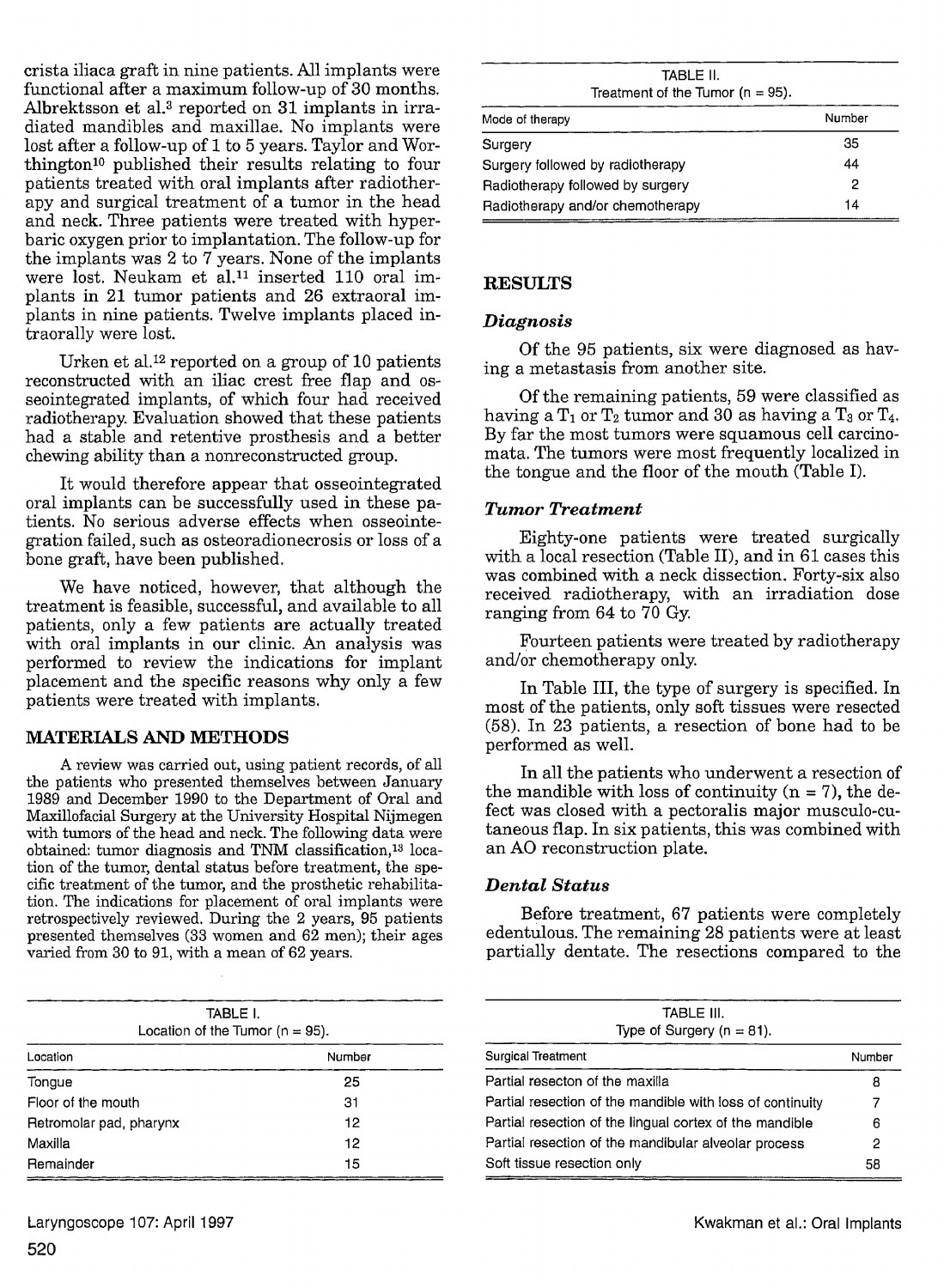

Fig. 1. Intraoral view of patient with soft tissue reconstruction insufficient for dentai rehabilitation without correction of soft tissue and in-



### sertion of dental implants.

dental status are shown in Table IV. As a consequence of the treatment, teeth were extracted in 14 patients. Seven patients lost teeth at the site of the resection of the tumor, and seven others lost teeth because the teeth were seen as a complicating factor in relation to radiotherapy.

As a result of these extractions, six patients became edentulous.

# *Prosthetic Treatment*

Of the 28 patients with their own (partial) dentition, 12 did not need any special prosthetic treatment postoperatively. Eleven of them had an adequately functioning partial denture, sometimes requiring minor adjustments. One patient died shortly after surgery. Four patients had no removable dentures at the time of the evaluation, although there was a strong indication for prosthetic treatment (two patients had become completely

### Fig. 2. Preoperative view of localization of leukoplakia and squamous cell carcinoma in floor of the mouth.

Fig. 3. Intraoral situation after resection of tumor including part of the Inferior alveolar process with loss of teeth and reconstruction with osseointegrated oral implants and fixed bridge.

The patient is seen by the prosthodontist after the wound has healed or postoperative radiotherapy has been completed, Twelve patients did not need any prosthetic treatment. Thirty-two patients were treated by making conventional removable den-

edentulous). However, three of them refused dentures, and the fourth patient had a poor prognosis.

Of the 67 edentulous patients, 21 received new dentures that functioned well. Eight patients refused dentures. Twenty-six patients died before the time of the evaluation. The 12 remaining patients either have no dentures or dentures which function poorly, and could probably benefit from oral implants. Five of these patients have had a bone resection of some sort. Of these 12 remaining patients, four refused implantation. One patient has developed an osteoradionecrosis of the mandible, which is a contraindication for inserting implants. One patient recently had a local recurrence. Two patients developed Alzheimer's disease. Another patient had a mandibular height of 5 mm, too low for insertion of implants. At a later stage, an alveolar ridge augmentation combined with implants might be appropriate. Therefore, only three patients were finally treated with implants, a total of 3% of the entire group (Table V).



# **DISCUSSION AND CONCLUSIONS**

| TABLE IV.                             |  |  |
|---------------------------------------|--|--|
| Dental Status and Surgical Treatment. |  |  |

|                           | Dentate    |
|---------------------------|------------|
| <b>Surgical Treatment</b> | $(n = 24)$ |

Total

 $(n = 81)$ 

| Resection of the maxilla  |    |    |    |
|---------------------------|----|----|----|
| Resection of the mandible | 5  | 10 | 15 |
| Soft tissue only          | 15 | 43 | 58 |

Laryngoscope 107: April 1997 Kwakman et al.: Oral Implants

**Edentulous** 

 $(n = 57)$ 

521